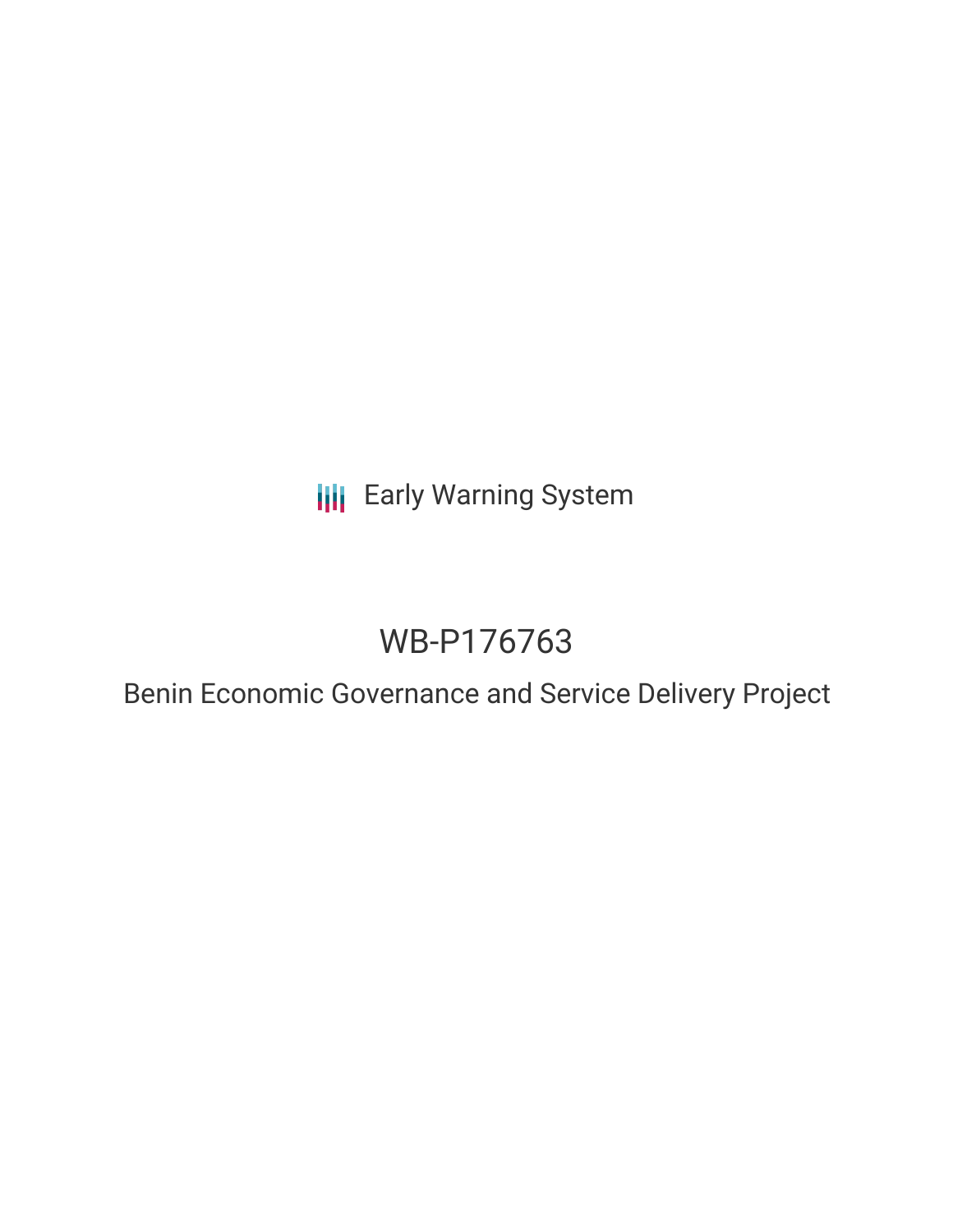

### **Quick Facts**

| <b>Countries</b>              | Benin               |
|-------------------------------|---------------------|
| <b>Financial Institutions</b> | World Bank (WB)     |
| <b>Status</b>                 | Proposed            |
| <b>Bank Risk Rating</b>       | U                   |
| <b>Borrower</b>               | Government of Benin |
| <b>Sectors</b>                | Law and Government  |
| <b>Investment Type(s)</b>     | Loan                |
| <b>Loan Amount (USD)</b>      | \$100.00 million    |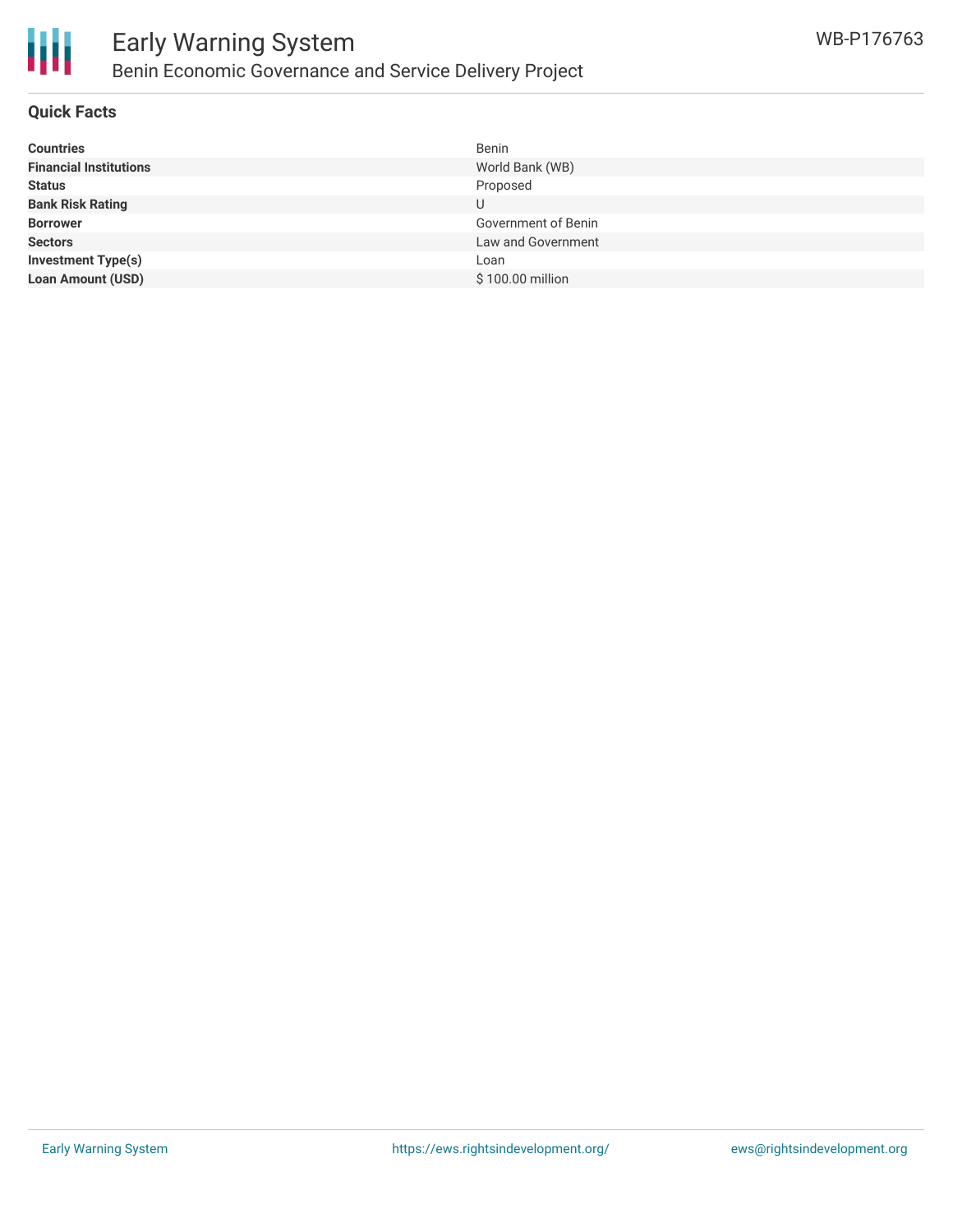

# **Project Description**

According to the bank website, the objective of this project is to strengthen government capacity in managing public resources, delivery of selected social servi ces and statistics systems in Benin country.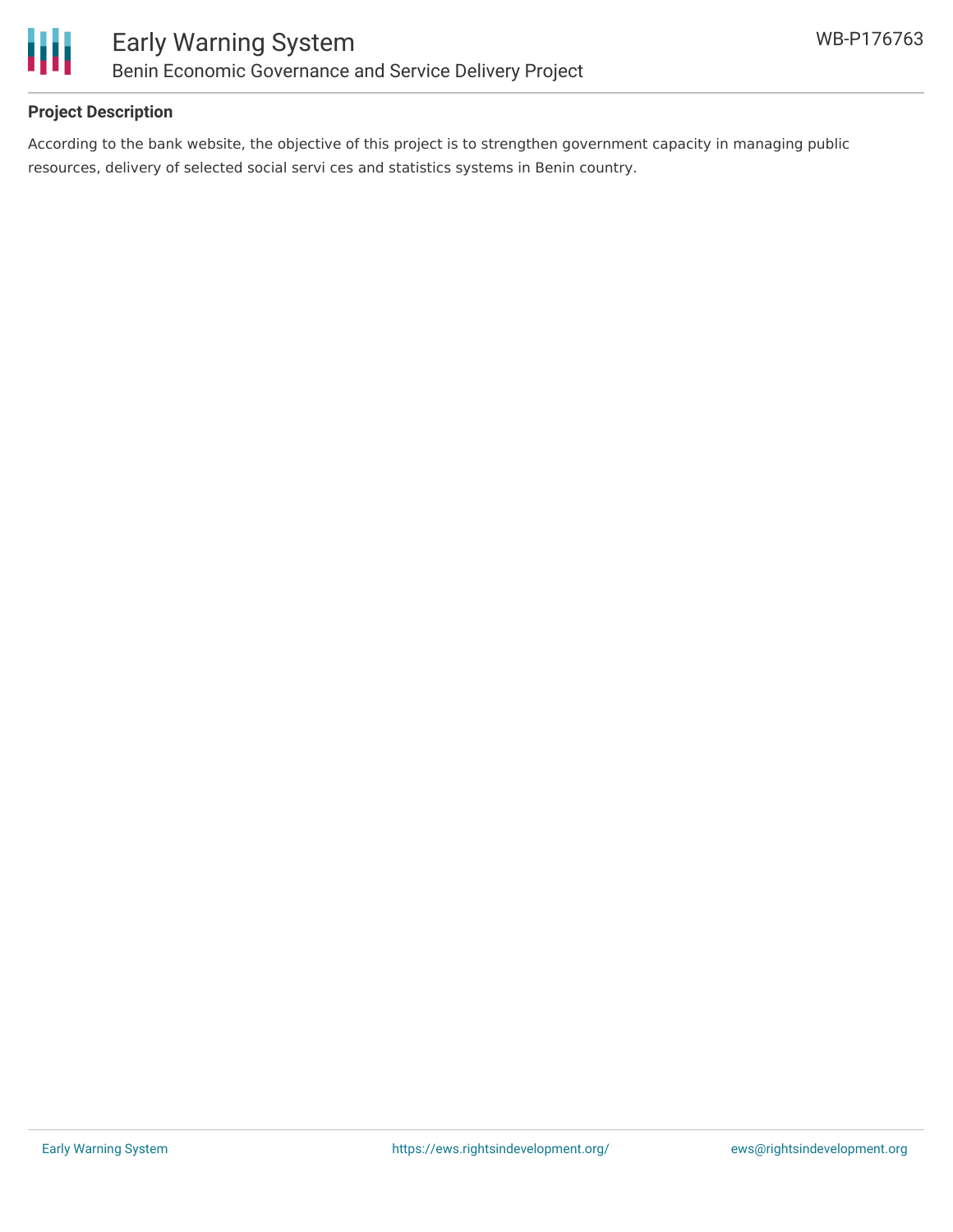

# **Investment Description**

World Bank (WB)